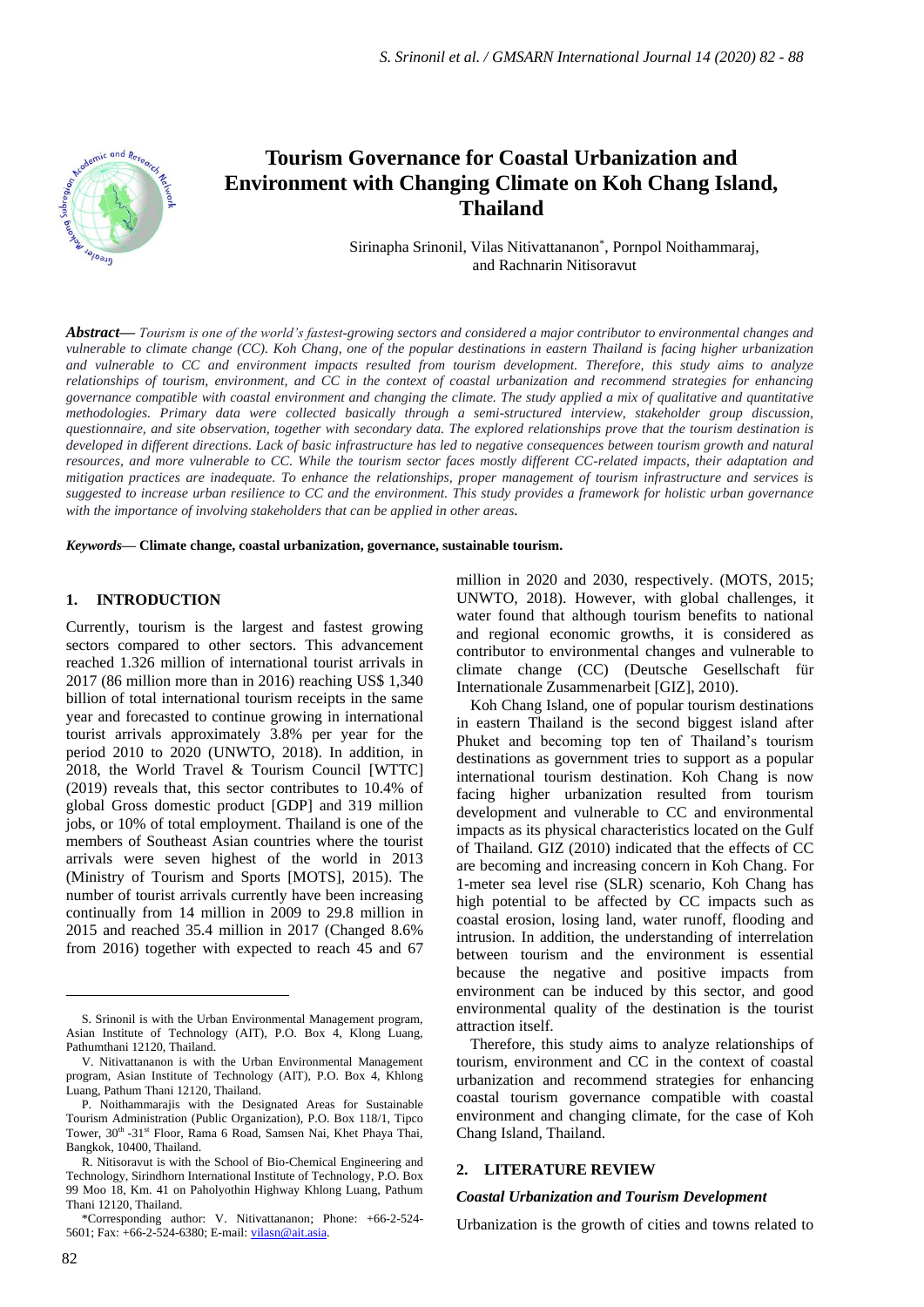largely increased migration of rural people to city areas. Historically, there was only 30% of world population living in urban area in 1950, but now the number has been increased to 55 % in 2018 and projected to reach 68% by 2050 (United Nations, 2018). Asia and Pacific regions are experiencing the most rapid urban growth accounting for 50% in 2018. Between 1980 and 2010, the region's cities grew by around one billion people and will add another one billion by 2040. With in this number, urban population only in Southeast Asia (SEA) revealed that their population was only 18.5% in 1960s and reached to 44.1% in 2010, as well as forecasted to grow more than 60% in 2030 particulary in coastal zone particularly for the purpose of economic benefits such as coastal fisheries and tourism and recreation (Pelling and Blackburn, 2013; United Nations Human Settlements Programme and United Nations Economic and Social Commission for Asia and the Pacific [UN-Habitat and UN-ESCAP], 2015; International Human Dimensions Programme [UNU-IDHP], 2015; UN-Habitat, 2016a, UN-Habitat, 2016b).

In addition, transformation of coastal settlements due to tourism is the fastest growing resulting in high population pressure due to rapid urbanization processes. It has reached its peak in recent decades compared to other tourism industries, and also becoming one of the biggest industries in the world and 277 million jobs for the global economy in 2014 (United Nations Environment Programme [UNEP], 2009; Nara et al., 2014; Tang, 2015; Kurniawan et al., 2016; Schuhmann et al, 2016; Andres et al., 2017; 2018). As a hub of trade and coastal environment and climatic characteristics are attracting tourists to travel to the regions, sub-regional areas are important on coastal tourism.

# *Coastal tourism Associated with Environment and CC*

Although, coastal regions have been considered as a growing demographic concentration and promoted as the majority of economic-tourism led activities of many countries, with its close connections to the environment and climate itself, tourism is considered to be a highly climate and environment-sensitive economic sector similar to agriculture, insurance, energy, and transportation (UNWTO-UNEP-World Meteorological Organization [WMO], 2008;; Center for Responsible Travel [CREST], 2012; Wu & Tan, 2012; Bujosa et al., 2015; Tang, 2015; Li et al., 2016; Andres et al., 2017; 2018). Consequently, tourism urbanization in coastal areas lead to rich natural resources being under very strong pressures which can be divided into three groups: degradation of natural composition of ecosystems, destruction the great part of marine environment and increased fragmentation between natural and built areas (Burak et al. 2004; Gouda, 2012).

In terms of CC, it is now exacerbating the vulnerability of human settlements globally, especially in developing countries where the rapidly increasing urban density in many Asian countries lying on coastal plains. (Marshall et al., 2009; UN-Habitat, 2016c). It was observed that SEA is already affected by CC and this change was projected to increases of 2 to  $5.5^{\circ}$ C coupled with a projected decrease in precipitation by the end of the 21st

century (Asian Development Bank [ADB], 2009; Lavieren et al., 2011; Intergovernmental Panel on Climate Change [IPCC], 2013). Coastal resources are being affected by a number of consequences of CC including higher sea surface temperatures, changes in precipitation patterns and coastal run-off, SLR, changes in storm tracks, frequencies, and intensities (United Nations Framework Convention on Climate Change [UNFCC], 2011; McLean et al., 2001; Wong, 2014 UNFCCC, 2018). Regarding these challenges, responding of coastal urban governance in the context of tourism development is urgently required to make the tourism city more resilient and sustainable in long term.

# *Tourism Associated with Environment and CC*

The understanding of the coupling relationship between tourism and the environment is important due to the complex interaction in environmental effects induced by tourism. Tourism environmental context is the tourist attraction itself as certain climatic characteristics are marketed to be the main reason for the tourists to travel to the regions e.g. coastal areas (Tang, 2015). Somayyeh and Faraji (2010) indicated that the tourism has a multitude of impacts, both positive and negative on the environment. Tourism sector has the opportunities to create profits on the environment by environmental protection and conservation as ecotourism. Nevertheless, it covers many tourist activities that can lead to adverse environmental effects which it relies on.

The relation between CC and tourism can be divided into two-folds which are CC posing impact on tourism sector and the activities generated by tourism contribution to CC (GIZ, 2010). In 2005, global tourism emissions are estimated to emit 4.9% of the world's emissions. If no comprehensive emission reduction measures, the sector will be emitted and get 2.5 folds by the year 2035 (UNWTO-UNEP-WMO, 2008). Moreover, CC will put the significant effects on the distribution of existing tourist flows by changing their demand of seasonal volumes of attractive places (Bujosa et al., 2015). There are necessarily two strategies which can be utilized to address the impacts of CC which are mitigating and adaptation measures. Mitigation tackles the causes of CC such as renewal energy use, best practice in solid waste as well as maximizing in local products for food in accommodation, while adaptation copes with its effects such as constructing seawalls, planting trees or building owner water storage for adaptation to erosion and the risk of storm surge, as well as adapt to drought of tourist accommodation (Becken, 2005; CREST, 2012; Nitisoravut et al., 2013; Nitivattananon et al., 2015; Michailidou et al., 2016).

# **3. METHODOLOGY**

# *Research design and overall methodology*

This study applied a research mix of qualitative and quantitative research method. A governance framework was developed with associated indicators for measuring relationships among tourism urbanization, environment and CC, and coastal areas development and management.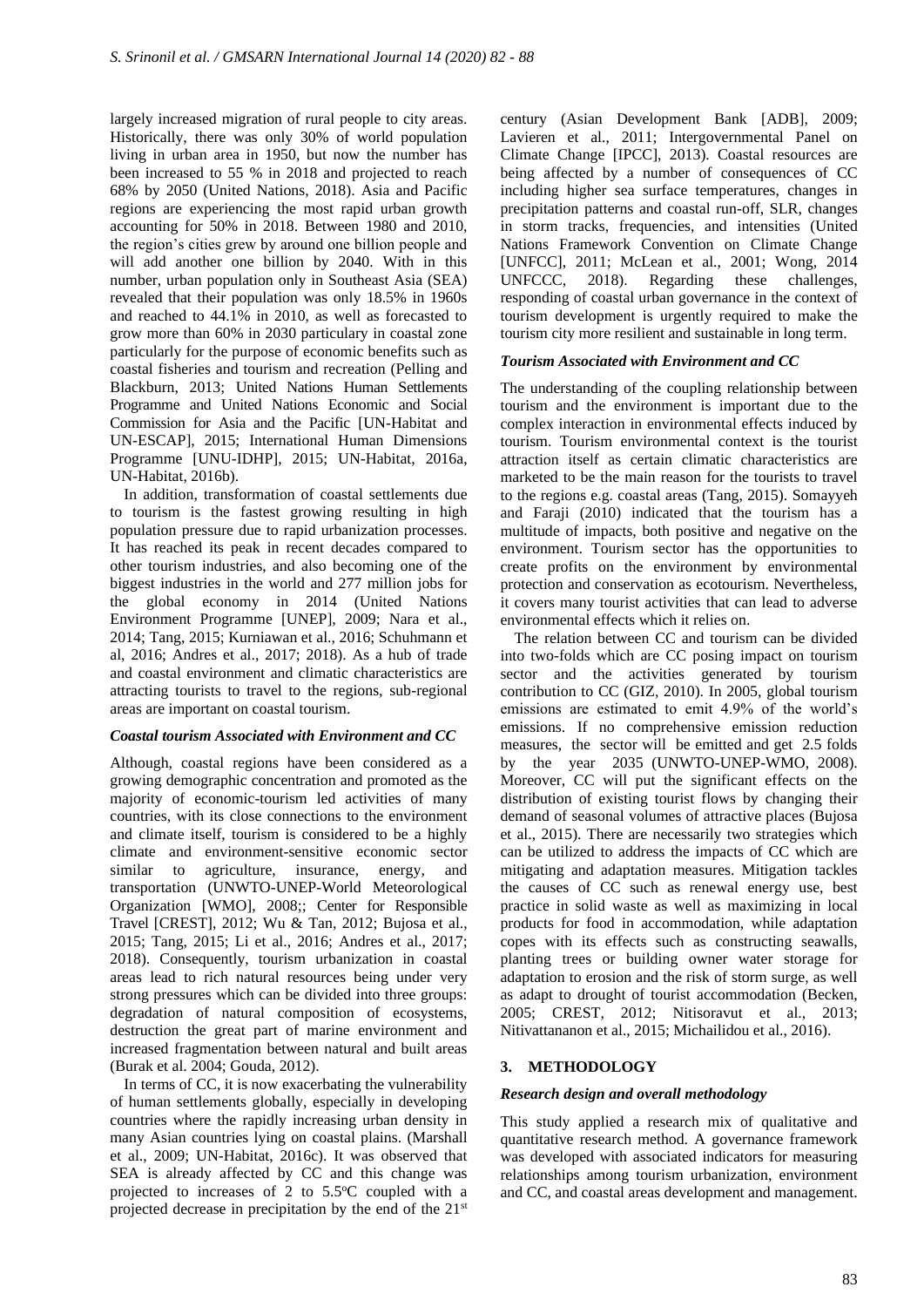It is clear that tourism activities need attractive natural resources and clean environment in order to facilitate and drive local and national economies. But, as already well known, tourism can affect both positively and negatively the environment and CC. Negative effects are even enhanced when considering CC issues.

Tourism activities can contribute to CC in terms of Greenhouse gas (GHG) emissions, and CC can affect tourism by climate-related hazards like increasing precipitation, temperature and SLR. The need for coastal areas governance, especially in tourist resort areas, is intense. Thus, realizing the relationships and good governance are important responding to social, economic and environmental sustainability for the tourist destinations.

An overall methodology to achieve the research objectives was developed to investigate the relationships. The specific processes of methodology were determined and conducted consisting of: 1) exploring existing tourism, environmental and CC situations in study area, 2) exploring tourism sector contributing to CC and environment and vice versa, 3) investigating local authorities' management responding to those explored coastal environment and CC, and 4) exploring their responding to CC and environmental impacts of tourism sector. Then, the results would be analyzed to investigate relationships to contribute to identifying and proposes enhanced governance for coastal tourism urbanization of the study areas.

# *Study areas*

The study areas are focused on Koh Chang Island as given in Fig. 1, a popular coastal destination in eastern sub-region of Thailand where its climate of the whole region is under the influence of the northeast and the southwest monsoons in the months of May to October. The dry and cold seasons are between October to February. Koh Chang belongs to Trat province, which is 310 km from Bangkok and 240 km from Pattaya. Its total area is approximately 210 sq. km with more than 70% of the areas belonged to National park (Williams and Sirithorn, 2011). This destination was also declared as the special areas for sustainable tourism under the responsibility of Designated Areas for Sustainable Tourism Administration (DASTA) established by central government to develop tourism in order to promote sustainable tourism destinations in Thailand.

For focused areas, White Sand beach, Klong Proa beach, Kaibae beach and Bangboa bay were selected as specific studied areas due to high density of tourism urbanization; economic hub; popularly attractive places; and high exposure strain coastal environment, and to be affected by CC related impacts. Only Bang Boa bay represents the less tourism urbanization and tourism infrastructure.

# *Data collection and analysis*

Primary data were collected basically through semistructured interview, stakeholder group discussion, questionnaire survey and site observation together with collecting available secondary data of various official documents, research reports and literature review. Local

authorities and tourism service operators were interviewed, and other key tourism stakeholders including tourism related clubs, accommodation sector, tourism service operators and others were invited to group discussions.

For questionnaire survey, this study used semistructured-guided questions approach based on selected indicators following conceptual framework. The targeted sample group focuses on medium and high scales enterprise (resort/ hotel accommodations) due to more impacts, interesting and innovative to assess environmental measures and investigate options to copes with CC and environmental issues. In which, there are registered 67 out of 189 accommodations are followed these criteria according DASTA's database. With a purposive sampling method, sampling size in this study is determined by 30 accommodations in selected beaches which close to 50% of the passed criteria accommodations.

After that the questionnaires would be analyzed mainly in statistically and quantitatively together with statistically and qualitatively supporting from those other kinds of primary data collection as mention above together with secondary data collection.

# **4. RESULTS**

# *State of Coastal Areas Interconnected With Tourism Growth and Urbanization*

Koh Chang has various kinds of natural resources range from forest ecosystems, marine ecosystems, mangrove forests, waterfalls as well as white beaches. These resources are abundant and plentiful as a result of more than 70 % of these areas are located in and managed by National Park. Currently, this pleasant nature based destination becomes as one of most popular coastal tourism places of Thailand due to supported by local, regional and national policies. From the year 2010, there were only 400,000 tourists visiting this island and closed to 1 million visitors in 2013. In 2015, the total tourists visiting Koh Chang accounted for around 1,500,000 visitors. The residents of the island also followed the trend of tourists. It was doubled increasing to reach approximately 8,000 citizens in 2015 compared to 1994. Although tourism provides significant economic development for this island and region, Koh Chang nowadays has not been set up land use or urban planning to support tourism urban growth. This is leading to urban sprawl/expansion with non-direction by tourism development. Populated & urbanized resort areas are linear pattern along the shoreline and roads because of the high slope in topography of Koh Chang in almost areas while plain areas only close to the beaches.

# *Coastal Area Management Shaped by Environment Situation and CC*

Nature of the coastal areas currently poses positive impacts on tourism development; however, tourism development in Koh Chang is likely to produce negative trend to environment as a result of no provided basic infrastructure from local governments (municipality).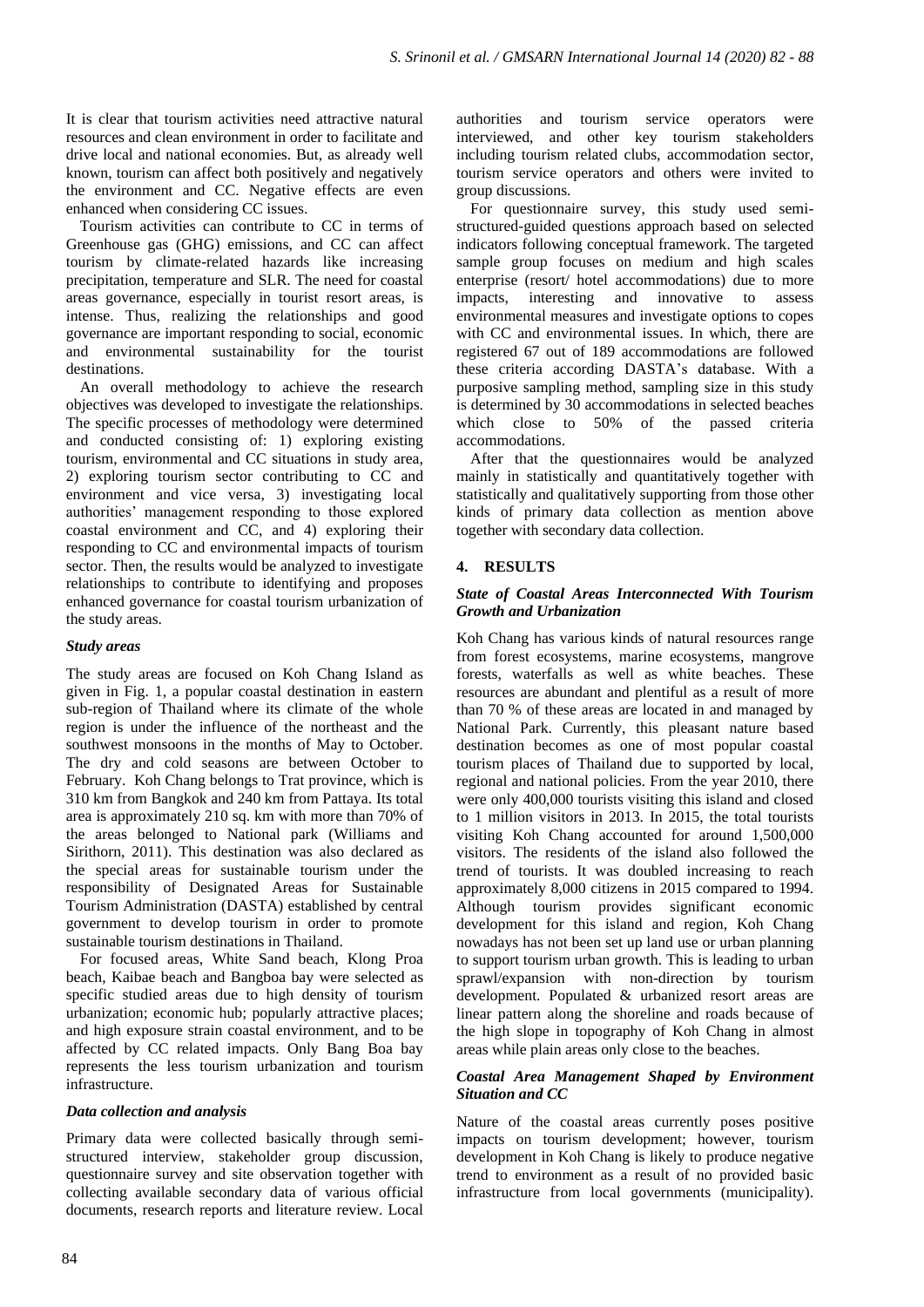With no central wastewater, environmental problems from tourism development is critical issue on coastal areas as each tourism accommodation has to manage wastewater by themselves leading to illegal wastewater discharged to environment particularly into sea. Municipality also does not have technologies and equipment to address the pollution. They investigate the problems only when they get complaints. Moreover, water supply is also the critical issue of this island as not provided to this tourism city similar to wastewater treatment. Each accommodation and household normally uses underground water and harvest water from rainfall, waterfalls, groundwater as well as rivers or ponds by themselves. When drought season comes, tourism areas will buy raw water from private companies inside and outside the island. Local residents and other public organization affected by water shortage in drought season will be given water supply remedies from municipality instead. For waste management, the performance of managing is still doing well. Waste can be collected nearly 100% every day and most of them are transferred to mainland. For transportation, private or tourists cars are allowed to drive on the island. There is traffic congestion only festival duration and long weekend. This problem is caused by private ferry business that is not enough for demanding in transferring car crossing between island and mainland. Public cleaning is also not enough as lower workers per population and tourists (per polluters).

In terms of CC, it is found that the coastal areas are likely to be vulnerable to the impacts through natural disasters, shoreline erosion, drought, landslide, flooding, extreme events/ heavy storm and sea level rise as they have been indicated to occur every year. However, some causes of water degradation of coastal areas can come from limited sources and management of water together with population and tourist growth. No provided drainage systems in highly urbanized beaches also normally cause flooding during extreme events and monsoon seasons. Nevertheless, there are some efforts to conserve and protect coastal environments, as well as respond to CC induced impacts from various local government authorities such as DASTA (established 3R programmes and support waste transferring and disposal center as well as promoting low carbon hotels), municipality (conserve forest and reforestation, shoreline erosion protection by concrete wall, and budget remedies for recovery when extreme events occur and destroy some stuffs), and Koh Chang National Park (provide public knowledge on environmental conservation and protection, arrange zoning for use of natural resources such as protected areas, buffer zones, tourist activity zone, snorkeling zone etc.). These measures are more on environmental and CC adaptation while mitigation measures have been found less taking into account for coastal areas management.

# *Tourism Development Status Implication with CC and Environmental Situations*

It was revealed that the tourism sector currently faced many environmental and CC related problems. With

limited support of basic environmental infrastructure by local authorities, the results show that water degradation or water scarcity is the most impact faced by tourism accommodations. Moreover, lack of raw water is a very critical issue for these areas as higher tourism growth. In addition, another significant issue is inappropruate wastewater management without central wastewater treatment provided. This issue results in illegal discharging from some accommodations causing seawater and beach pollution of the coastal areas. The beach affected severely by wastewater is White Sand as this beach is most compacted urbanization with tourist accommodations and service providers. From the field survey, there are 19 out of 25 accommodations who have installed their own wastewater treatment system, while 6 accommodations have not installed and others not responded. Air pollution (dust) is also affecting tourism accommodations as there are many of them continuing constructed in this area and air pollution from transportation within the island. The waste management impact is found to be low for resort accommodations.

In terms of CC, tourism sector showed experiencing with CC related impacts every year. As can be seen in Fig. 2, drought is the most critical issue as 21 out of 30 accommodations indicated they confronted with drought. The subsequent problems are flooding, shoreline erosion, extreme storm and SLR accounting for 15, 13, 11 and 9 resorts, respectively. For landslide, there are total 7 out of 30 accommodations affected. There are some adaptation and mitigation measures already implemented to their resort areas Mitigation measures also are practiced in certain level and more on saving their money in reducing electricity use. Figs. 3 and 4 give information on how accommodations could reduce the impacts from CC related hazards by adjustment (adaptation measures) and how accommodations contribute to climatic change by reducing emissions of greenhouse gases (mitigation measures). The results show that green area is the most favorite practice of adaptation measures accounting for 25 resorts and 27 out of 30 resorts using energy saving equipment is the most popular practice of mitigation measures from tourism accommodations.

For GHG emissions from tourism development in Koh Chang, GIZ and DASTA (2009) indicated that emission per tourist and day on Koh Chang accounting for 15.96 kg/day. The main sources of emission of this area come from hotels (58%), followed by restaurants (27%), boat traffic (10%) and another operator (5%). In terms of potential GHG emission reduction of tourism in Koh Chang, community-based low carbon tourism (CB-LCT) was carried out by DASTA in this designated area as a practical model to promote environmentally sustainable tourism. The result shows that CB-LCT in Koh Chang has potential to reduce this emission; however, different mitigation measures in different CB-LCT resulted in different emission reduction (Nitivattanon et al., 2015)

### **5. DISCUSSIONS**

*Relationships of Tourism, Environment and CC in the Context of Coastal Urbanization in Koh Chang*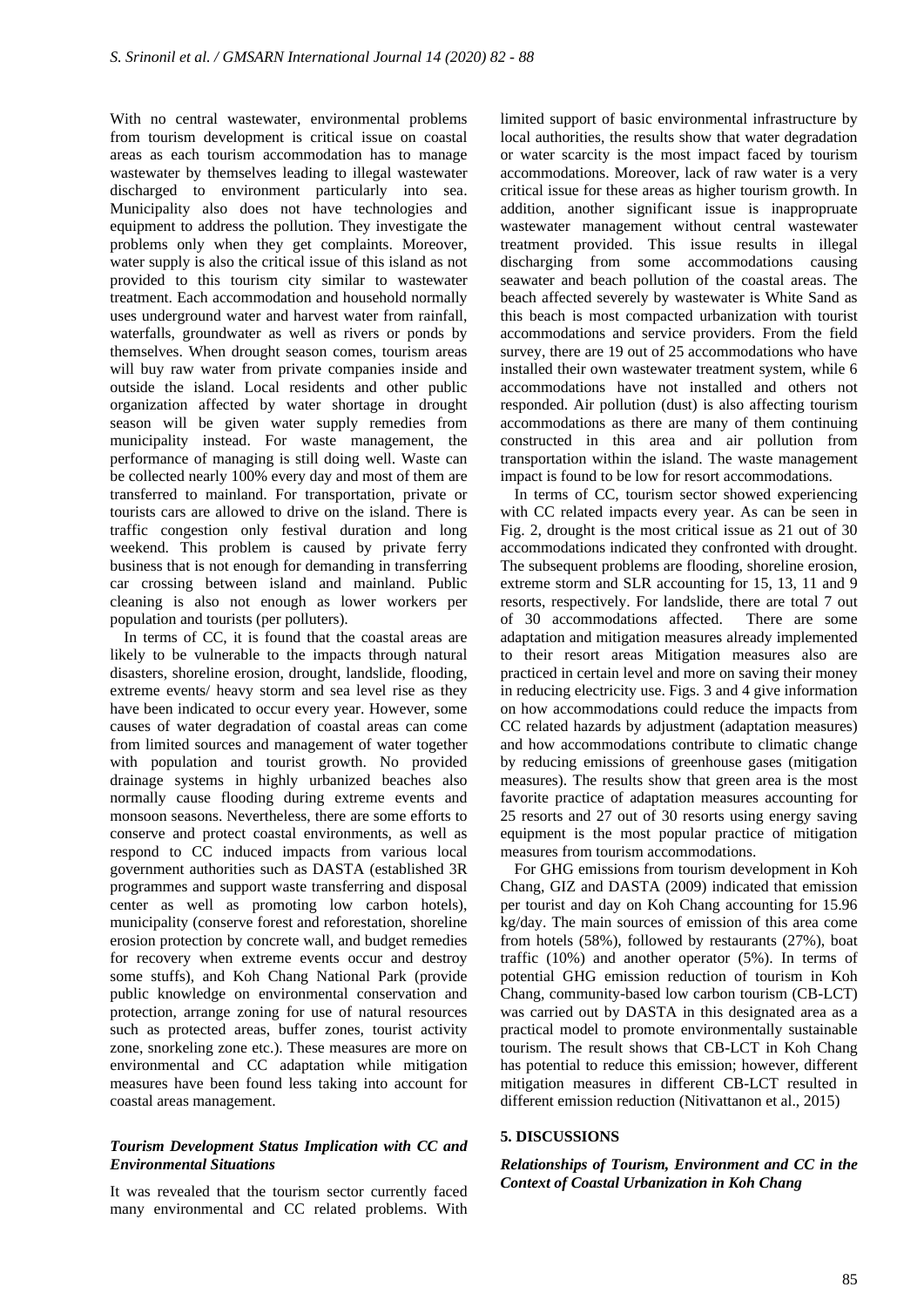The explored relationships among tourism, environment and CC as well as coastal areas prove that the tourism destinations have been developed in different directions from its coastal environment and CC patterns. Although, local authorities, Koh Chang National Park as well as DASTA and others have some certain levels of environmental conservation and protection, tourism urbanization development of the study area is likely to produce more negative effects to the coastal environment.

In terms of coastal environment, it is evident that individual environmental management in tourism sector is putting the stresses on environment of coastal areas both resource consumption and pollution generation. The most critical issue of coastal environment created by and also is affecting tourism development is water shortage. These factors with CC can be assumed to have a substantial impact on the coastal water resources and significantly emphasized that tourism city is highly vulnerable on their economies.

Environmental pollution of coastal areas is also subsequent serious problems of this tourism destination. The beach and marine ecosystems have already been struggled with water pollution created by tourism sector. Although, municipality regulates to install wastewater system at source by tourism accommodation businesses, wastewater management at individual resorts still results in illegal discharge or improper treatment. It also proves that local government such as municipality and resort itself have less environmental awareness. Therefore, existing tourism development in Koh Chang with higher growth of tourists and population is important driving force of coastal environmental degradation especially water resource usage and water pollution.

Climate-induced environmental changes are found to have potentially negative impacts on tourism sector in Koh Chang. This sector is currently facing CC related impacts especially extreme hazards, drought, flooding, SLR and beach/shoreline erosion. Drought issues is affecting tourism city, especially more adverse in 2016 due to low annual precipitation with less raining days. Department of Groundwater Resources (2010) had survey amount of available ground water and concluded that higher population and tourists of Koh Chang have significantly destroyed groundwater resources. Flooding is also the annual critical climate related issue as this geography is located in the Gulf of Thailand and inevitably experience with monsoons. However, not only climatic induced problems, flooding is caused by various non-climatic drivers. Human-induced problem factors can be assumed to create critical flooding to tourism destinations due to change in storm water flow. For SRL, perceptions of both local authorities and tourism sector especially resort accommodations pointed that the areas are being treated by SLR. Now they have already adapted to this problem by construction both concrete and stone walls for prevention of damaging their areas.

For response to CC, there are inefficient responding measures of public sector to the climate related issues. Municipality only takes response after disasters occurred. They provided only cost remedies to their residents affected by flooding and raw water distributed in drought season. There are generally practices in reducing GHG emissions from tourist accommodations such as using key tags and energy saving equipment in tourist roomswith limiated additional mitigation actions such as using solar cell and waste to energy projects for alternative energy. In terms of adaptation particular to drought and flooding, tourism sector normally uses raw water from underground and has adapted by installing water tanks, and in case of critical water scarcity, they take action by buying water from mainland or other private sector on the island.

# *Tourism Governance Issues Involving Coastal Development, CC and Environment Aspects with Proposed Strategies*

It was found that less capacity and attention by municipality to manage their urban environment lead to ineffectiveness in conserving natural resources and protecting city's environment, and adaptation to CC. Institutional coherence is one of the best measures towards sustainable tourism governance. However, local governments themselves and partnership with private sectors are limited. Overlapped areas and responsibilities of local authorities with different coastal management purposes/strategies cause conflicts of urban development. For example, Koh Chang National Park's policy needs to protect and conserve environment and natural resources as much as possible in the same ways with fewer disturbances from human activities, while DASTA and municipality's policies are to enhance their citizen's livelihood and enable economic development in different ways on coastal areas including tourism development and infrastructure management. In addressing ways to deal with these challenges, a collaborative approach in working together of both private and public sectors is required at the local scale.

Based on analyzed groups and the roles of tourism stakeholders, it shows that Koh Chang municipality is directly key stakeholder in coastal tourism urbanization governance as they have high power and interests mainly responsible for urban development or implementing the policy and/or program on tourism advancement. In addition, Koh Chang municipality is needed to engage, consult and make stronger relationship which the National Park to enhance coastal tourism environemnt as the National Park has high power in coastal area management as most areas are under its autorization. As the National Park has low interest in tourism governance,municipality thus should keep this organization particpating and balancedin the coastal area management.

# **5. CONCLUSIONS AND RECOMMENDATIONS**

Koh Chang with its location and environmental characteristics is marketed to be the main reason for the tourists to travel to the region. However, the relationship among tourism, environment, and CC, as well as coastal areas, proves that tourism destinations of Koh Chang have been developed in different directions. Unplanned urbanization with a lack of basic infrastructure leads to negative consequences between tourism growth and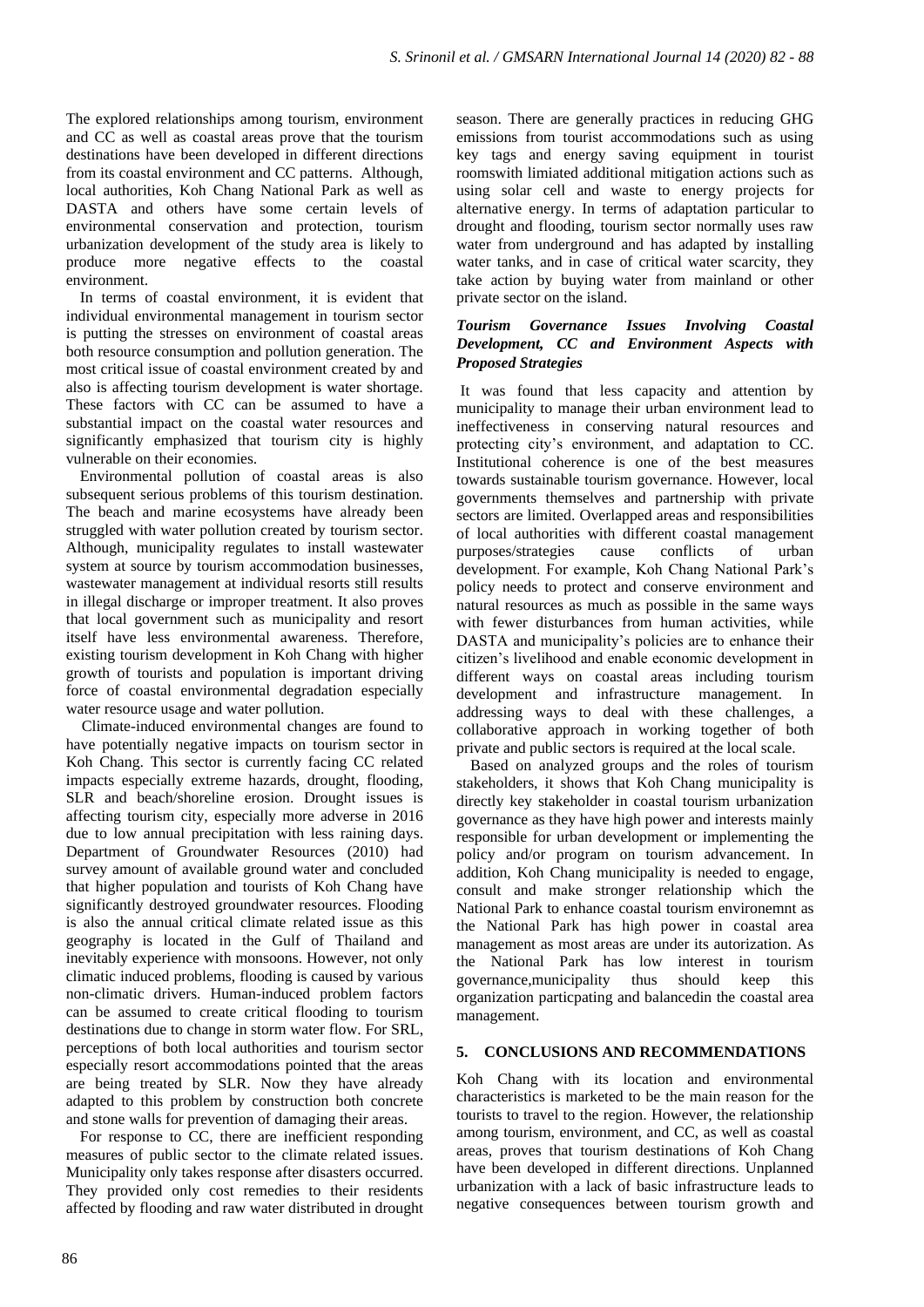natural resources, and also make coastal tourism urbanization more vulnerable to CC. Moreover, the tourism sector faces mostly different CC related impacts including extreme storms, sea-level rise, erosion, flooding, and drought. Drought and floods are still unclear and may be argued that they are caused by higher urbanization and demand with no infrastructure provision. In addition, CC adaptation and mitigation from the tourism sector require additional measures as there are only routine or general practices with economic incentives. In terms of governance, overlapped areas and responsibilities of local authorities without well collaboration and coordination cause conflicts and constraints of coastal areas governance.

o enhance the relationships, proper management of tourism infrastructure and services is suggested to increase urban resilience to climate-related risks, and enhance conserving coastal natural resources and protecting the urban environment. This study provides a clear framework for a holistic and anthropogenic risk management approach that also includes CC and urbanization into the approach for responding to natural and anthropogenic hazards in urban and peri-urban contexts. Developed indicators and methodology in this framework may be used as a coastal tourism guideline/tool for planning or developing strategies to manage their coastal areas towards sustainable development.

### **ACKNOWLEDGMENT**

The authors would like to express the gratitude to the Royal Thai Government for providing fellowships for this research. The authors also would also like to thank the local government authorities Koh Chang National Park and other tourism stakeholders for the data and information they provided during the study period. In addition, we would like to thank Designated Area for Sustainable Tourism Authority (DASTA) of Thailand for facilitating field data collection.

## **REFERENCES**

- [1] Andres, M.D.; Barragan, J.M.; and Sanabria, J.G. 2017. Relationships between coastal urbanization and ecosystems in Spain. Cities 68: 8–17.
- [2] Andres, M.D.; Barragan, J.M.; and Scherer, M. 2018. Land use policy urban centres and coastal zone definition : Which area should we manage ? Land Use Policy 71: 121–128.
- [3] Asian Development Bank (ADB). 2009. The Economics of CC in Southeast Asia: A Regional Review. Manila: Philippines.
- [4] Becken, S. 2005. Harmonising climate change adaptation and mitigation: The case of tourist resorts in Fiji. Global Environmental Change 15(4): 381–393.
- [5] Bujosa, A; Riera, A; and Torres, C.M. 2014. Valuing tourism demand attributes to guide CC adaptation measures efficiently: The case of the Spanish domestic travel market. Tourism Management 47: 233-239.
- [6] Burak, S.; Dogan, E.; and Gazioglu, C. 2004. Impact of urbanization and tourism on coastal environment. Ocean and Coastal Management 47(9–10): 515–527.
- [7] Center for Responsible Travel (CREST). 2012. Alternative Development Models and Good Practices for Sustainable Coastal Tourist: A Framework for Decision Makers in Mexico. Washington: DC.
- [8] Department of Groundwater Resources. 2010. The project of evaluation potential groundwater resources and the feasibility study for the sustainable planning and development of groundwater usage in Koh Chang Island, Trat province. (in Thai).
- [9] Deutsche Gesellschaft für Internationale Zusammenarbeit [GIZ]. 2010. Climate protection in tourism: A practical guide for mu Koh Chang designated area. GIZ, Bangkok: Thailand (in Thai).
- [10] GIZ and DASTA. 2009 Baseline information document: Carbon footprint of tourism industry of Koh Chang. Climate Protection in Tourism [On-line serial]. Retrieved November 28, 2016 from the World Wide Web: [http://www.dasta.or.th/attachments/article/1056/439-](http://www.dasta.or.th/attachments/article/1056/439-5550-3.pdf) [5550-3.pdf](http://www.dasta.or.th/attachments/article/1056/439-5550-3.pdf)
- [11]Gouda, E. A. 2012. Problems that impede sustainable tourism development in egypt. World Academy of Science, Engineering and Technology 71(11): 251–258.
- [12]International Human Dimensions Programme on Global Environmental Change (UNU-IHDP). 2015. Coastal Zones and Urbanization. Summary for Decision-Makers. UNU-IHDP, United Nations Campus: Bonn, Germany.
- [13] Intergovernmental Panel on Climate Change (IPCC). 2013. Glossary: Annex III in Climate Change 2013. Cambridge University Press, Cambridge, United Kingdom and New York, New York, p. 1447–1465.
- [14]Lavieren, V.H.; Burt, J.; Feary, D.A.; Cavalcante, G.; Marquis, E.; Benedetti, L. et al. 2011. Managing the growing impacts of development on fragile coastal and marine ecosystems: Lessons from the Gulf. Hamilton, Canada.
- [15]Marshall, N.; Marshall, P.; Tamelander, J.; Obura, D.; Malleret-King, D.; and Cinner, J. 2009. A Framework for Social Adaptation to Climate Change: Sustaining Tropical Coastal Communities and Industries. Gland, Switzerland.
- [16] McLean, R.F.; Tsyban, A.; Burkett, V.; Codignott, J.O.; Forbes, D.L.; Mimura, N et al. . 2001. Coastal Zones and Marine Ecosystems. In Climate Change 2001: Impacts, Adaptation, and Vulnerability. Cambridge University Press, Cambridge: UK, 343- 379.
- [17] Michailidou, A. V.; Vlachokostas, C.; and Moussiopoulos, N. 2016. Interactions between climate change and the tourism sector: Multiplecriteria decision analysis to assess mitigation and adaptation options in tourism areas. Tourism Management 55: 1–12.
- [18] Ministry of Tourism and Sports (MOTS). 2015. Thailand Tourism Strategies 2015-2017 [On-line serial]. Retrieved April 10, 2017 from the World Wide Web: [http://www.mots.go.th/ewt\\_dl\\_link.php?nid=7114](http://www.mots.go.th/ewt_dl_link.php?nid=7114)